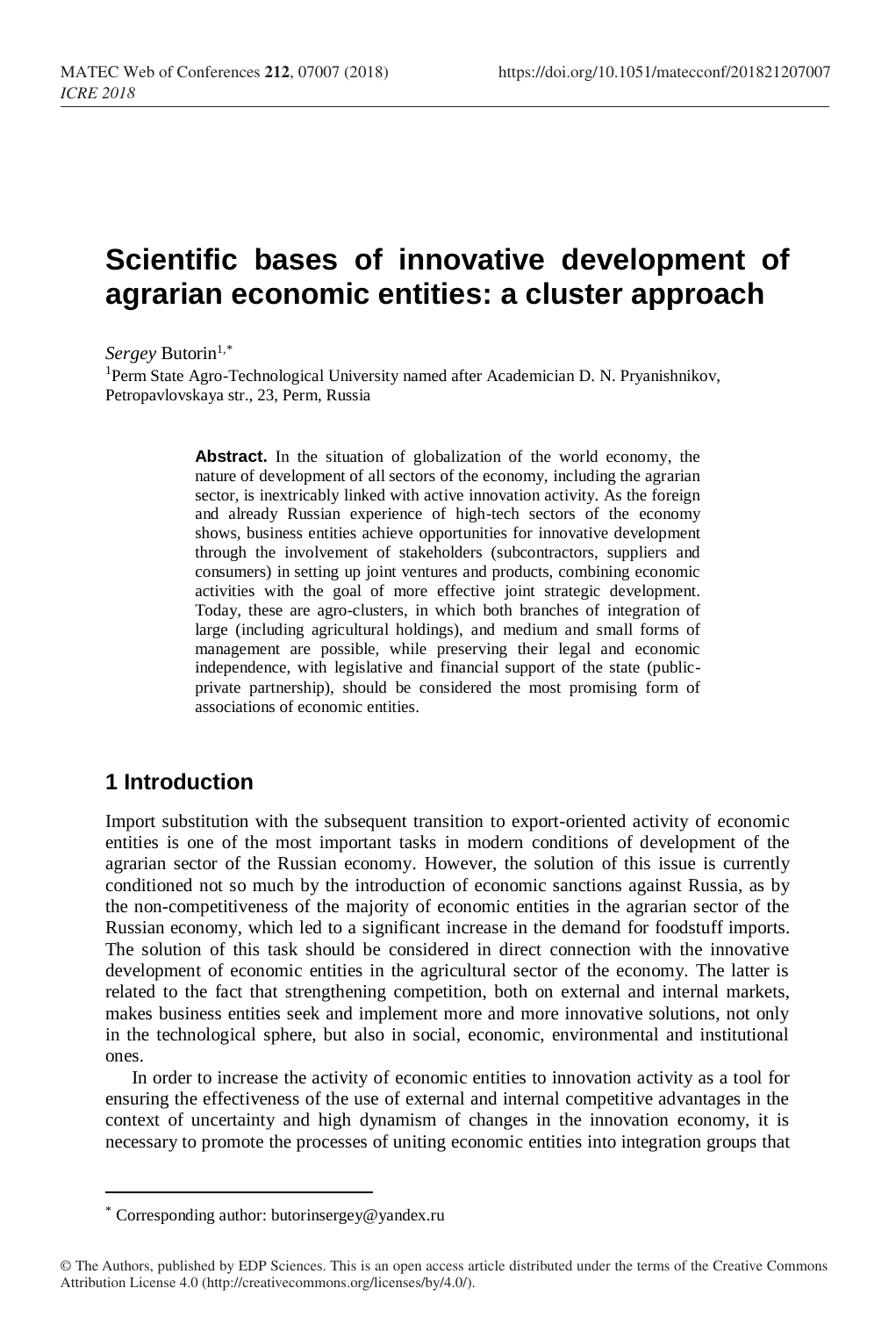specialize in adapting them to dynamic changes in the external environment and optimizing the use of internal resources in order to produce competitive products.

#### **2 Results**

For modern conditions in the agrarian sector of economies of the developed countries are typical the following phenomena:

- Innovative character of the agricultural sector of the economy;

- Accelerated development of logistics and transport infrastructure, while natural, territorial, and resource benefits lose their former role;

- The development of market infrastructure, including Internet technologies, when the formation of electronic trading platforms does not allow enterprises to receive super-profit, based on the conjuncture factors and the lack of reliable information about the market;

- Commercialization of the production, technological and innovation spheres, which makes production technology and equipment more accessible to a wide range of consumers.

The current stage of development of the agricultural sector is characterized by intellectualization ("smart" farming), automation and robotization of agricultural labor.

According to the Beecham Research report, in the near future "smart" farming will allow agricultural producers to increase yield and cut costs - from the amount of fertilizers used and to the number of trips on farm machines. The report notes that the ecosystem of suppliers and stakeholders is very complex. It includes a huge number of participants, ranging from large manufacturers of heavy agricultural machinery, and to suppliers of M2M technology (inter-machine technology) and IT support of decision-making systems, as well as providers of experience and knowledge in all areas of the farming. In this case partnership is the key factor in creating a successful supply chain [1].

Market research shows that some of the largest application segments will include unmanned aerial vehicles (UAVs) for agricultural purposes, soil robots, materials application robots, driverless tractors and milking robots in dairy farms. According to the forecasts of Tractica, the international market for agricultural robots will increase from 3.0 billion dollars in 2015 to 73.9 billion dollars by 2024. Among the types of robots used for agricultural purposes, the sales of driverless tractors will be the largest ones (up to 30.7 billion dollars by 2024), and agricultural UAVs (Drones) will be the most common in terms of supply units (up to 411,000 pieces by 2024) [15].

The above tendencies of the development of the agricultural sector abroad indicate a gradual reorientation of the agrarian economy to the innovative path of development, when innovations play the key role in economic activity. In this regard, it is necessary to form such economic entities, within which conditions and opportunities for generating new knowledge and skills will be created, and the opportunity for full-fledged innovation activity for all or most economic entities of the agricultural sector of the economy will be ensured. The most effective among such formations, as follows from the global and already emerging Russian practice, are clusters and, in particular, agro-clusters [2,3,4,5,6,7].

At the same time, it is necessary to understand that there is a variability of cluster integration formations, determined by the main purpose of creating a cluster. So, for example, as shown in the work of O.A. Myzrova and L.V. Slavnetskov, there may be the following types of cluster formations [8]:

1) An infrastructure-innovation cluster. It is formed around the system of guaranteed consumption of products. The existing infrastructure is used, but new technological solutions are applied;

2) An innovative cluster. It is formed on the basis of a fundamentally new, non-existent infrastructure; its formation provides for the state guarantees;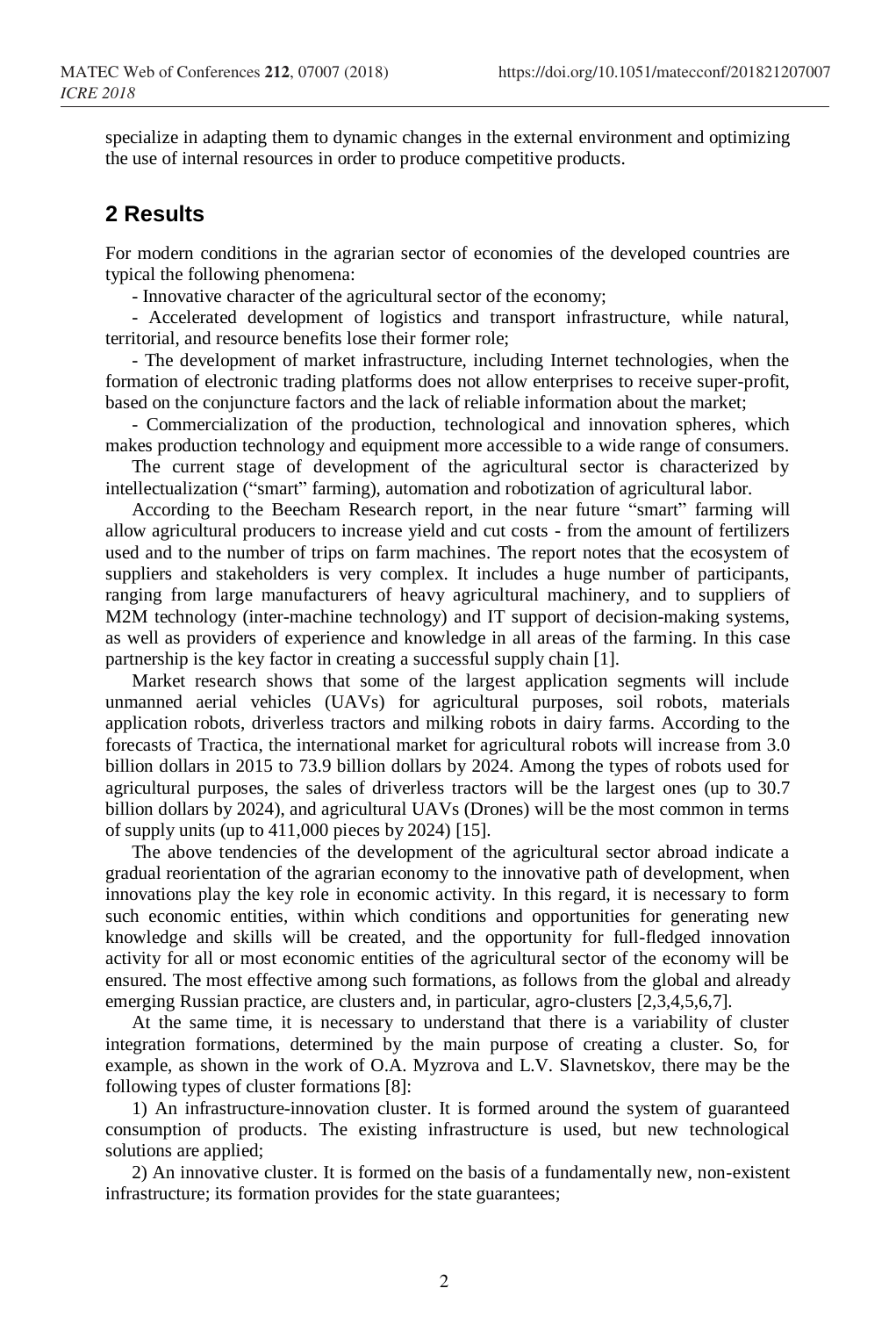3) An ultrastructural (meta-industrial) cluster. It is formed on the basis of transformations of the agro-industrial complex. Herewith, an advanced technology is created, within which agro-industrial and related enterprises are formed;

4) A "borrowed" cluster. It is formed on the basis of foreign experience of the applied technologies and is based on import substituting technologies.

For the agrarian sector, in the conditions of low innovation activity (Table 1), on the one hand, and a sufficiently high level of profitability of economic entities, formed in recent years (Table 2), on another hand, the agro-cluster integration formation should solve two main problems impeding the transition of the agrarian sector on the innovative path of development [9].

| <b>Table 1.</b> The share of agricultural organizations, peasant farms and individual entrepreneurs using |  |
|-----------------------------------------------------------------------------------------------------------|--|
| innovative technologies, according to All-Russian agricultural census 2016, % [16].                       |  |

| Innovation technologies                                   | Agricultural<br>organizations* | Peasant farms and<br>individual<br>entrepreneurs |
|-----------------------------------------------------------|--------------------------------|--------------------------------------------------|
| Integrated irrigation system                              | 4.7                            | 3.7                                              |
| Biological methods of plant protection from pests and     | 10.3                           | 9.3                                              |
| diseases                                                  |                                |                                                  |
| Individual feeding system                                 | 8.1                            | 4.7                                              |
| Methods of biological poultry                             | 1.5                            | 1.6                                              |
| Wastewater treatment plants on livestock farms            | 4.8                            | 1.2                                              |
| Wastewater removal and treatment system                   | 9.9                            | 3.7                                              |
| Renewable energy sources                                  | 1.9                            | 1.8                                              |
| Accurate driving and diagnostic quality control system of | 7.1                            | 0.8                                              |
| technological processes                                   |                                |                                                  |

\* - excluding the non-agricultural plots of agricultural enterprises organizations.

**Table 2.** Profitability of agricultural organizations in the agrarian sector of the Russian economy, in percent [17].

| Indicators                                     | 2011   2012   2013   2014   2015   2016  |  |  |
|------------------------------------------------|------------------------------------------|--|--|
| Profitability of agricultural organizations, % | $11.8$   12.1   7.3   16.1   20.3   16.4 |  |  |

Firstly, this the integration of small, medium-sized and large economic entities, while preserving their legal and economic independence, in order to confront crisis phenomena and ensure organizational changes aimed at the integration and joint development of agricultural producers, services, consumer cooperation and processing. [10] Secondly, due to the network nature of interaction within the framework of the integration formation, such a significant problem as the gap between the available knowledge and the tasks of innovative development of the agricultural sector should be solved [11]. Solving these issues in aggregate will form the demand for innovations and, thereby, create favorable conditions for the implementation of innovative activities in the agricultural sector of the economy.

Foreign experience shows that in order to stimulate the introduction of innovative technologies, first of all, people, processes and the environment (place) are needed. Employees must have the necessary skills and mentality. Managers who know how to generate ideas and how to turn them into really working technologies will be required. Before business entities become more innovative-oriented, it is necessary to create conditions for that and provide support from relevant, innovative-oriented units, specially created for this purpose [12, 13, 14].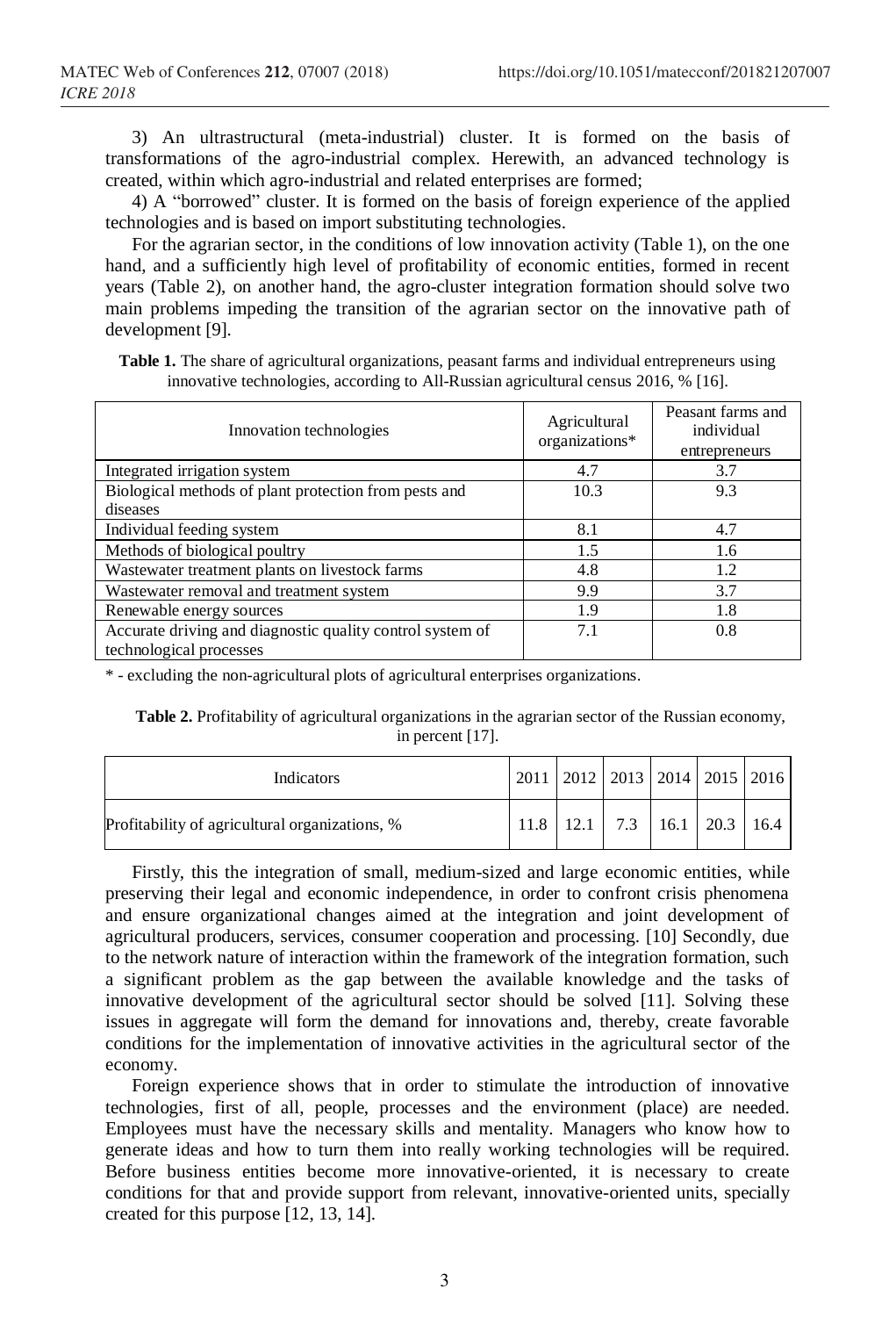#### **3 Discussion**

It is possible to consider the business-dominant agro-cluster of the milk-grocery subcomplex of Perm territory as an example of the agro-cluster as a specialized integration formation intended for the development of its economic entities.

Dairy and commodity direction was chosen as a priority in the Perm territory for implementing cluster initiatives in connection with the existence of stable common economic interests of economic entities of the dairy products sub-complex, determined, for the most part, by the conditions of acute interregional competition with producers, both raw milk and products of milk processing, from the Udmurt and Bashkir republics and the Kirov region. It is consisting of:

1) Expansion of the volume of production of goods;

2) Implementation of a unified marketing policy;

3) Introduction of innovative technologies, as a result of integration and cooperation of production of goods and their sales on the commodity markets.

A group of enterprises consisting of "Nytvenskii Butter Plant" Open Company (production capacity 250 tons per shift), Open Company "Yugovskii Dairy Plant" (production capacity 450 tons per shift) and 64 agricultural producers of the Perm territory can be considered as one of such agro-clusters, which corresponds to the main features of the cluster formations:

1) Joint long-term innovative development;

2) Voluntary entry;

3) Equivalence of income and costs;

4) Legal independence of participants;

5) Orientation on synergetic effect from the joint activity;

6) Mutual control and overall strategic management.

The strategic goal of this and other agro-cluster formations existing in the Perm territory is to ensure the sustainable competitiveness of the dairy cattle breeding by creating a modern management system for the balanced development of economic entities of the dairy product sub-complex of the region.

The key directions of the strategy of sustainable competitiveness of dairy farming in the Perm territory selected in the dairy cluster are as follows:

1) Innovative systems for feeding and maintaining animal health (use of modern effective and environmentally friendly probiotics, feed additives, immunostimulants);

2) Effective utilization of animal by-products;

3) Product quality assurance - organizational work in fodder production, compliance with the technology of growing and keeping animals;

4) Continuous breeding work;

5) Production of ecologically safe livestock products;

6) Minimizing the impact of production on the environmental objects;

7) Saving labor and energy resources, rationalizing the use of resource potential.

Interviewees from the Perm State Agrarian Technical University, Perm Scientific Research Institute of Agriculture and the Ministry of Agriculture and Foodstuffs of the Perm territory identified the following advantages of agro-cluster integration formations in the dairy products sub-complex of the Perm territory [18]:

1) Technical and technological innovations are provided due to which the growth of labor productivity in agricultural production in the medium- and long-term perspective takes place in comparison with the agricultural producers isolated from the association;

2) New high-tech jobs are being opened;

3) There is an increase in the volume of commodity deliveries to the market;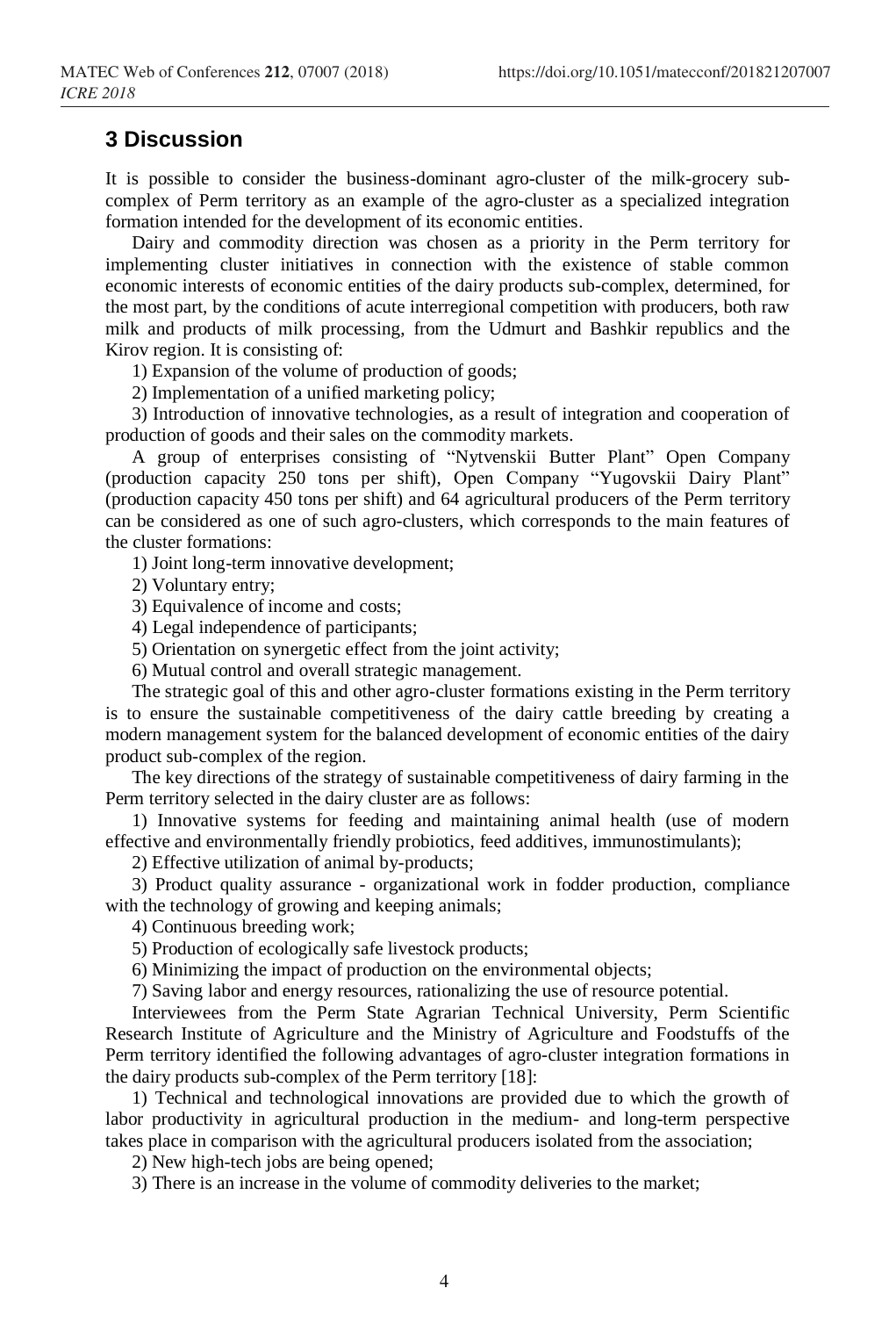4) Savings are achieved on the scale of purchases of raw materials, machinery, technologies and construction works for the development of additional production capacities;

5) There is an increase in the taxable base in the region;

6) Targeted cooperation with educational institutions is being formed.

Separately, such an advantage has been singled out as a common marketing activity that contributes to the effective search for new markets for dairy products, which is also realized through the priority regional approach "BUY PERM".

Estimating the five-year period since the beginning of the implementation of these agrocluster initiatives in the Perm territory, it is possible to conclude that they have produced good results for the development of economic entities. The development of agricultural organizations involved in cluster formations led to an increase in the number of cows, in the productivity of cows and in labor productivity. All this led to a growth of self-sufficiency in milk and dairy products in the Perm territory, which increased from 65.9% in 2012 to 71.6% in 2016 (Table 3).

Steady growth of these indicators is ensured through unified coordinated technological work and strategic management of the production and sales, R&D and innovative activities, delegated to managing structures within the framework of the agro-cluster integration formation.

| Indicators                                       | 2012    | 2013  | 2014  | 2015  | 2016       | 2017<br>(forecast) | 2017<br>in $%$<br>to<br>2012 |
|--------------------------------------------------|---------|-------|-------|-------|------------|--------------------|------------------------------|
| Number of cows, thousand<br>heads                | 73.2    | 72.0  | 72.3  | 74.1  | 74.8       | 75.2               | 102.7                        |
| Productivity of cows, kg /<br>head               | 5 0 7 2 | 5 008 | 5411  | 5612  | 5 840      | 5960               | 117.5                        |
| Labor productivity, thousand<br>rubles / person  | 589.8   | 619.2 | 797.7 | 985.4 | 1 0 9 5 .2 | 1 1 5 0 . 3        | 195.0                        |
| Self-sufficiency in milk and<br>dairy products,% | 65.9    | 66.3  | 67.8  | 70.3  | 71.6       | 74.9               | X                            |

| <b>Table 3.</b> Indicators of development of economic entities of the dairy product sub-complex in the |
|--------------------------------------------------------------------------------------------------------|
| Perm territory [19].                                                                                   |

A complex task that must be solved when moving to work in the format of an agrocluster integration formation, considering that all or most of the participants retain their legal status and financial independence, is the optimal distribution of powers to manage innovation development.

To solve this problem, a list of the main functions of the agro-cluster integration formation for managing the innovative development of economic entities has been formed (Table 4).

**Table 4**. The functions of the agro-cluster innovative formation for managing the innovative development of economic entities. Source: research results of S.N. Butorin.

| $N_2$ | Function                                                                                    |
|-------|---------------------------------------------------------------------------------------------|
|       | Generalization of information on regulatory and legal regulation in the field of innovative |
|       | development                                                                                 |
|       | Development of a project of innovative measures to ensure a balanced functioning of         |
|       | economic entities participating in the agro-cluster formation                               |
| 3.    | Forming a road map for introducing innovations agreed with economic entities                |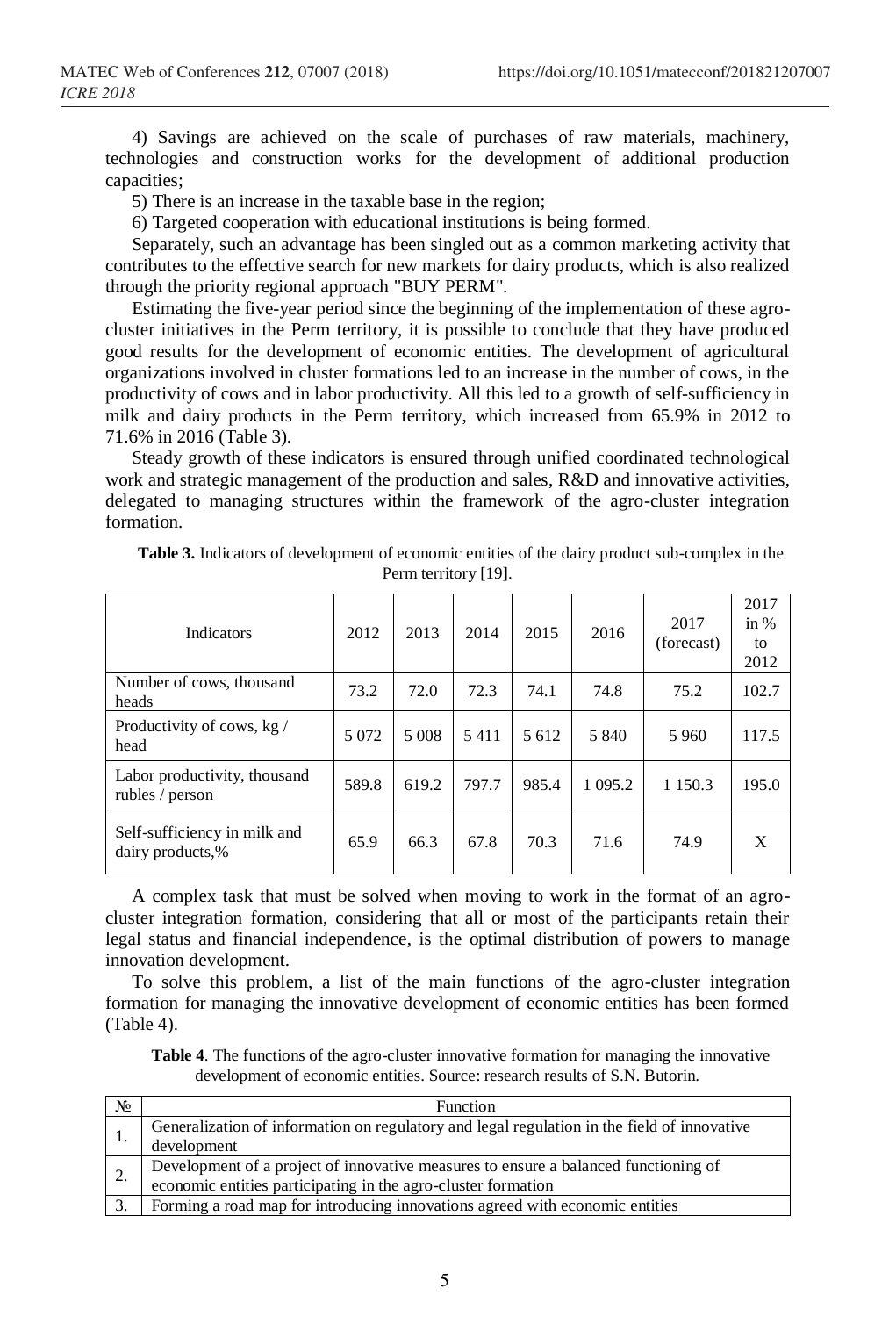| No. | Function                                                                                                                                                                                               |
|-----|--------------------------------------------------------------------------------------------------------------------------------------------------------------------------------------------------------|
| 4.  | Developing a system of motivating business entities for innovative activity                                                                                                                            |
| 5.  | Organization of training and development of personnel of economic entities considering the<br>plan for introducing innovations, also taking into account bottlenecks in the competence of<br>employees |
| 6.  | Organization and participation in competitions of innovation projects of district and regional<br>levels                                                                                               |
| 7.  | Formation of information databases on innovations and their actualization                                                                                                                              |
| 8.  | Monitoring of economic entities with best practices that are not part of the agro-cluster<br>integration formation, the establishment of information exchange                                          |
| 9.  | Organization of communication with scientific organizations, educational institutions and<br>consulting services                                                                                       |
| 10. | Search for the most optimal innovations for economic entities and assessment of their<br>efficiency                                                                                                    |
| 11. | Preparation of model of innovative projects and their coordination with the management of<br>business entities                                                                                         |
| 12. | Participation in the implementation of innovative projects and monitoring the progress of this<br>process against the basic parameters of the project                                                  |
| 13. | Organization of funding innovative projects and performing functions of a guarantor and co-<br>investor                                                                                                |

Perhaps, in due course, when a strong network of state structures of innovative development is created in the agrarian sector, the need for the creation of agro-cluster integration formations as managers of innovative development of economic entities will disappear, and their functions will be fully taken over by consulting services. At present, as the experience of the Perm territory shows, the need for the creation and development of agro-cluster integration formations remains.

Increasing role of the management bodies of agro-cluster integration units in managing the innovative development of economic entities will require an increase in the costs for performing these functions. Having studied the market of innovative consulting and research and development services in the field of agribusiness, we have calculated the annual competitive level of income and additional costs for compensating the activities of one specialist in this field (Table 5).

Making these additional costs, it is necessary to understand that investments in innovative development pay off quickly, especially with such a low level of efficiency of activities, which now have many business entities. This is confirmed by the indicators of development of economic entities of the dairy product sub-complex of the Perm territory, presented in this study.

| Motivation component                                           | Value of the<br>component,<br>thousand rubles per<br>year |
|----------------------------------------------------------------|-----------------------------------------------------------|
| Salary                                                         | 600                                                       |
| Bonuses (annual and project remuneration based on performance) | 350                                                       |
| Training and career development                                | 30                                                        |
| Voluntary health insurance                                     | 10                                                        |
| Housing program                                                | 100                                                       |

**Table 5.** Calculation of the annual competitive level of income and additional costs for the compensation of work of one specialist in the sphere of innovative development.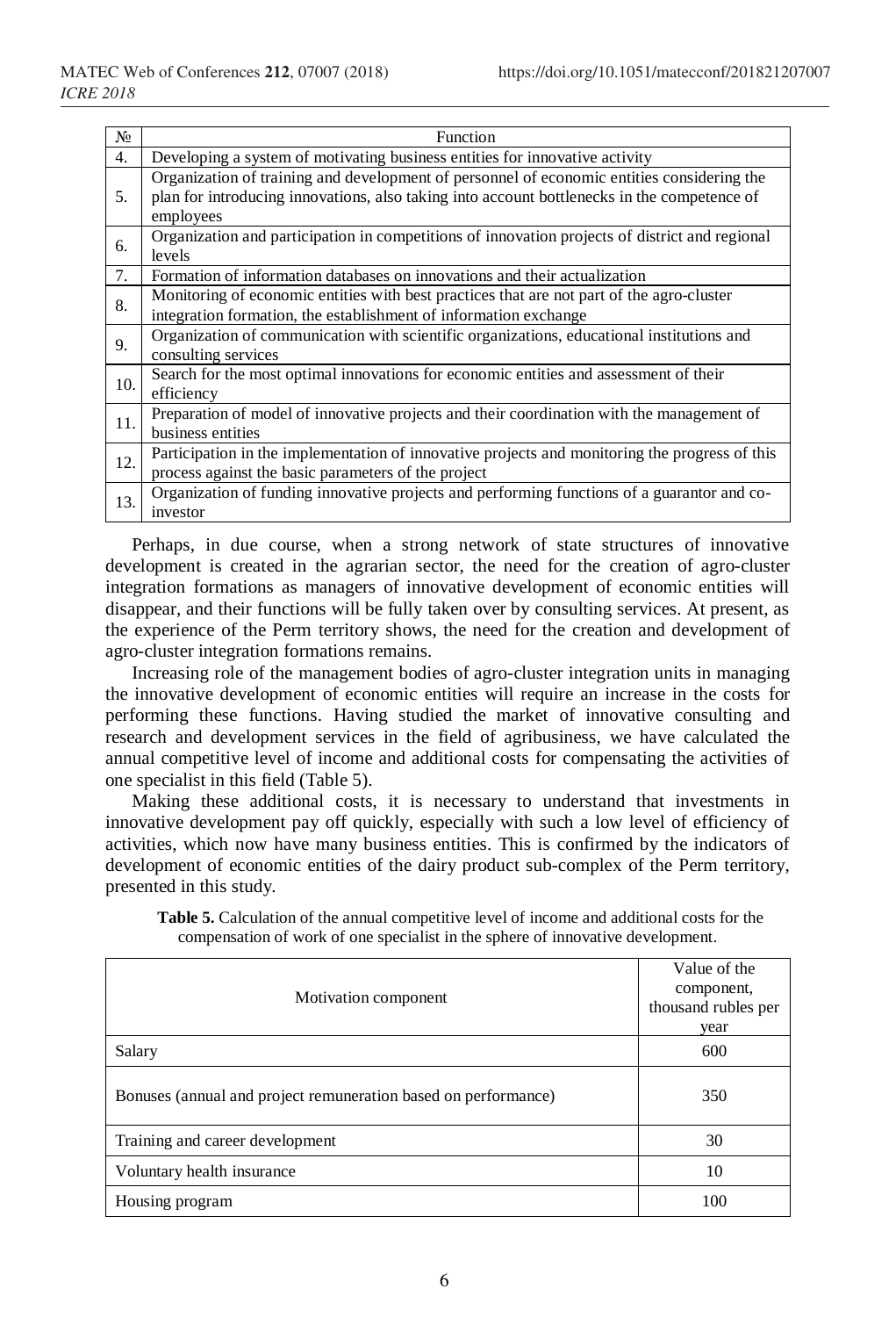| Corporate service (official transport, communications, AWP, etc.)                                                               | 50     |  |
|---------------------------------------------------------------------------------------------------------------------------------|--------|--|
| Corporate and social events for employees and their children (rest during<br>vacation, New Year's gifts, professional holidays) | 80     |  |
| Security system (including normative working conditions in the workplace)                                                       | 20     |  |
| Pension program                                                                                                                 | 10     |  |
| Total direct costs:                                                                                                             | 1250   |  |
| Deductions to insurance funds:                                                                                                  | 286.9  |  |
| Total:                                                                                                                          | 1536.9 |  |

Source: compiled by the authors.

## **4 Conclusion**

Agro-cluster as an integration formation of development of economic entities implies an increase in the efficiency of the transfer of innovations to business entities. Transfer of innovative technologies is carried out taking into account the features of production capacities and mutual adaptation of production and economic complexes within the framework of the agro-cluster, considering the common purpose of its creation. This allows achieving the following results:

1) To form a stable competitiveness of the agro-cluster as an industrial and commercial structure;

2) To increase the consolidated value of economic entities and, accordingly, their credit and investment attractiveness;

3) To create effective mechanisms for the modernization of production capacities and the reproduction of the technical potential of economic entities within the framework of the agro-cluster.

### **References**

- 1. BeehamResearch, *Towards smart farming: Agriculture embracing the IoT Vision* (Beecham Research Limited, London, 2015)
- 2. L.V. Shchukina, Bulletin of Gomel State Technical University, **3** (2014).
- 3. N. V. Borovskikh, *Agriculture in the modern economy: a new role, growth factors, risks* (VIAPI RAAS, Moscow, 2009)
- 4. V. A. Kundius, A.V. Glotko, A. V. Sibiryakov, A. M. Kudinova, *Economic strategy and mechanisms of innovation-cluster development of the region's agroindustrial complex* (ASAU, Barnaul, 2008)
- 5. M. E. Porter, Economic Development Quarterly, **14**, (2000)
- 6. C. Ketels, G. Lindqvist, O. Solvell, The Cluster Observatory, **56** (2012)
- 7. European Committee of the Regions, *Clusters and clustering policy: a guide for regional and local policy makers* (ECR, Brussels, 2010)
- 8. O. A. Myzrova, L. V. Slavnetskova, Bulletin of the Saratov State University New Series – Ecomomics, Managementm Law, **16**, 1 (2016)
- 9. S. N. Butorin, *Theory and methodology of innovation-oriented management in agribusiness* (VNIIESH, Moscow, 2017).